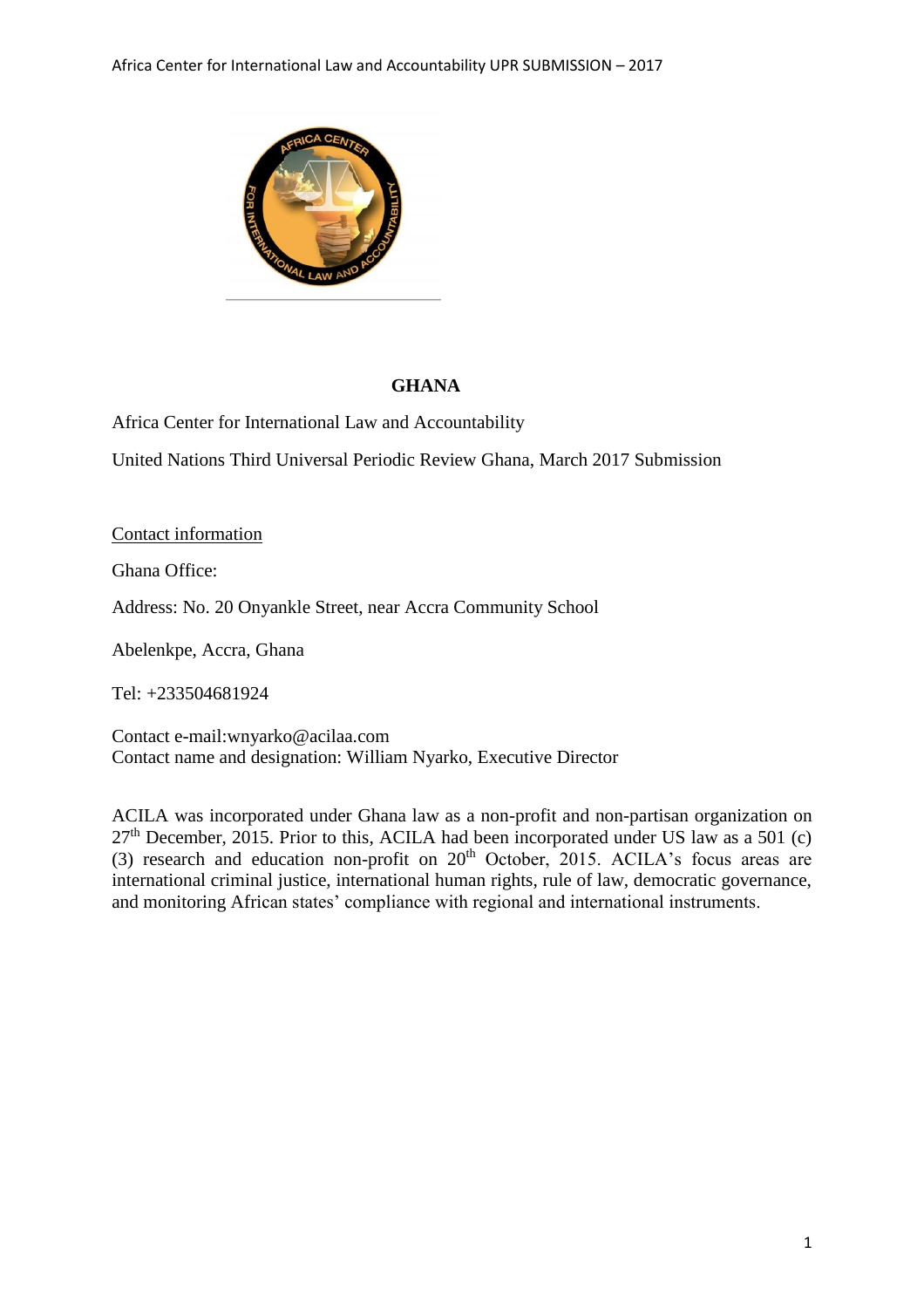### **UPR Submission, Ghana, March 2017**

#### **Introduction**

This submission focuses on the work of the Africa Center for International Law and Accountability (ACILA) on international criminal justice and monitoring of Ghana's compliance with international instruments, to which it is a party. In this submission, we focus, in particular, on the recommendations that were made to Ghana to domesticate the Rome Statute of the International Criminal Court (ICC) in 2012 along with several recommendations to ratify certain international instruments.

The information submitted was derived from ACILA's research and publications on the issues, some of which were validated through various forums, including outreach and public education activities undertaken by ACILA. In addition, the information was discussed and validated at a pre-UPR report submission workshop organized under the umbrella of the Ghana Human Rights NGOs Forum on 21<sup>st</sup> and 22<sup>nd</sup> March and 27<sup>th</sup> March, 2017 respectively. The workshop was attended by 70 civil society organizations working in the field of human rights in Ghana.

#### **1. Recommendation to Domesticate the Rome Statute of the International Criminal**

**Court.** Per UPR 2012, a recommendation was made to Ghana at 123.11 to "intensify its efforts to complete the alignment of national legislation with the provisions of the Rome Statute…". Since then, although Ghana drafted the International Criminal Court Bill in 2016, the bill has not been passed to domesticate the Rome Statute and give effect to Ghana's obligations under the Statute.

It is pertinent to note that Ghana was among the early adopters of the Rome Statute<sup>1</sup>, having signed the Rome Statute on 18 July, 1998<sup>2</sup>, and ratified it on 20 December, 1999. However, 14 years after the Rome Statute came into force in 2002; Ghana has not domesticated the Rome Statute to demonstrate its commitment to providing justice for victims of international crimes, including crimes against humanity, genocide, and war crimes.

Domesticating the Rome Statute is especially important at a time that there has been a persistent call by majority of African leaders for mass withdrawal from the ICC. Although previous administrations in Ghana have not publicly denounced the ICC, the immediate past administration pursued a two-track approach: ensuring that Ghana did not withdraw from the ICC while supporting calls for the establishment of the African Court of Justice and Human Rights to prosecute international crimes. Indeed, Ghana was among the first eight countries to follow through with its support for the establishment of a chamber at the African Court to prosecute international crimes when it signed the agreement on the African court in February 2016.

In addition, Ghana was not among the minority of countries that voted against the nonbinding resolution adopted by the African Union on 31 January, 2017, in Addis Ababa for mass withdrawal from the ICC. Ghana's support for mass withdrawal from the ICC prompted Justice Emile Short, a former Judge of the United Nations International Criminal Tribunal for

 $\overline{a}$ <sup>1</sup> See the [Rome Statute](http://legal.un.org/icc/statute/99_corr/cstatute.htm) for the provisions of the international instrument that established the International Court of Justice.

<sup>2</sup>Ghana's delegation to the Diplomatic Conference for the adoption of the Rome Statute was led by Dr. Obed Yao Asamoa, then Attorney-General and Minister of Justice. Ghana signed the statute on 18 July, 1998; ratified it on 20 December, 1999; and the statute came into force on 1 July 2002. To date, 34 out of 54 African States have ratified the Rome Statute.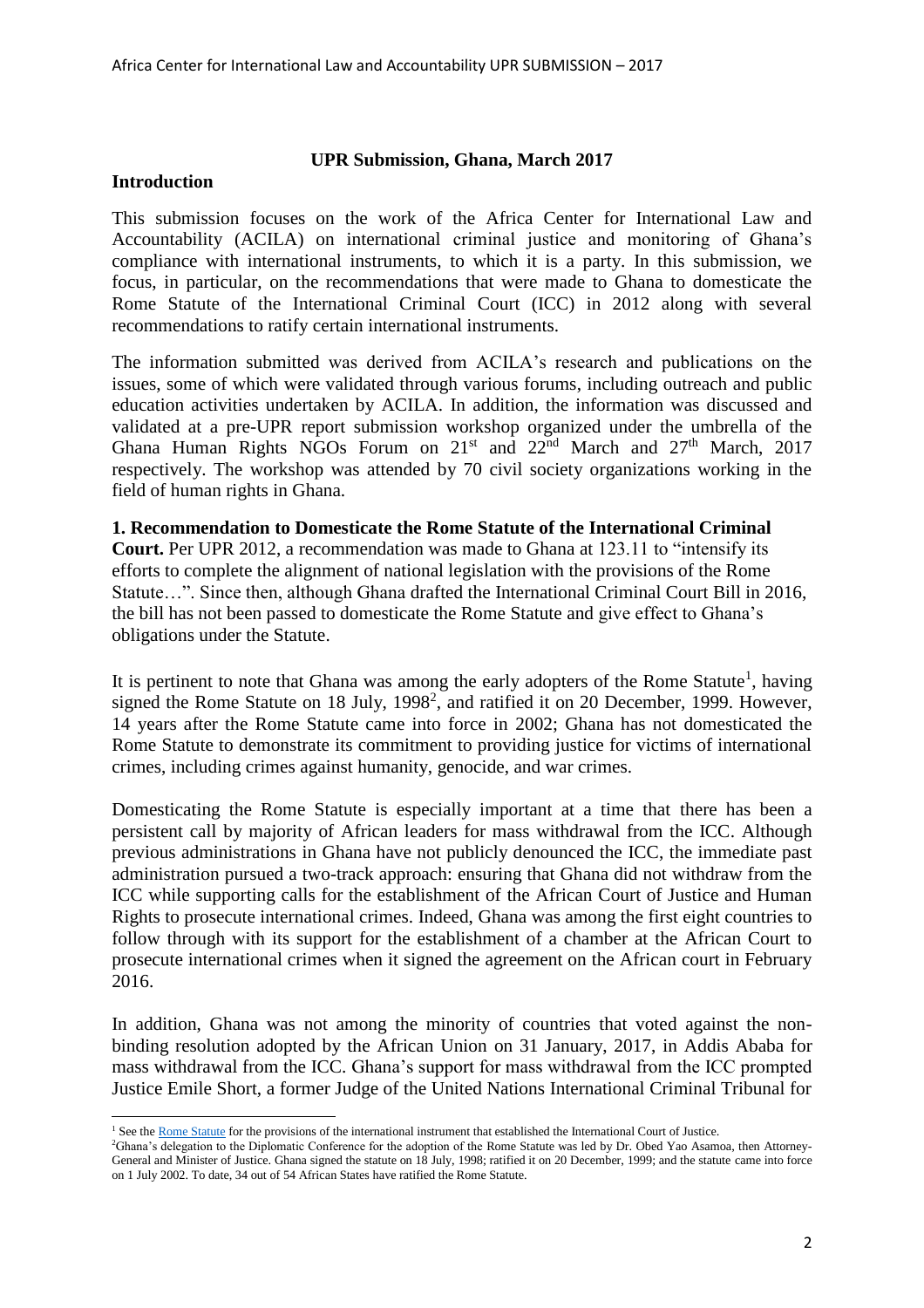Rwanda (ICTR) to urge Ghana to state its position on the ICC at a roundtable discussion organized by ACILA on 8 March, 2017<sup>3</sup>.

**Obligation**: Ghana is obligated to respect its obligations under the Rome Statute to pass the Ghana International Criminal Court Bill, 2016, into law.

### **Recommendation**

OP-CRC-SC (Rwanda);

The State Party should:

• Pass the International Criminal Court Bill, 2016 into law by December 2017.

### **2. Ratification of International Instruments**

Per UPR 2012, about 20 recommendations were made to Ghana to ratify, implement or bring its domestic laws in compliance with its international law obligations. Some of the recommendations asked Ghana to "Ratify before the end of the third UPR cycle those Conventions to which Ghana is a signatory (Hungary, 123.7.)"; Ratify without delay OP-CAT and, in this context, establish a national mechanism for the prevention of torture as provided by this instrument (Luxembourg, 125.16.);" "Ratify OP-CAT, and introduce human rights education for police and security forces (Australia, 125.5.)"; "Intensify its efforts to complete the alignment of national legislation with the provisions of the Rome Statute and to expedite the process of ratification of OP-CAT (Tunisia, 123.11.); "Ratify the Second Optional Protocol to the International Covenant on Civil and Political Rights, aiming at the abolition of the death penalty (ICCPR-OP2) (Australia, Spain, Rwanda, 126.1.); "Ratify ICCPR-OP2, aiming at the abolition of the death penalty (Switzerland, 126.2.);" 'Abolish by law the death penalty and consider ratifying ICCPR-OP2 (France, 126.12.), among other recommendations<sup>4</sup>.

We highlight the status of ratifications by Ghana of some of the core international human rights instruments, including OP-CAT, Second Optional Protocol to the International Covenant on Civil and Political Rights Aiming at or Abolishing the Death Penalty; International Convention for the Protection of All Persons from Enforced Disappearance; Optional Protocol to the Convention on the Rights of the Child on the Sale of Children, Child Prostitution and Child Pornography; and Optional Protocol to the Convention on the Rights of the Child on a Communications Procedure, and Optional Protocol to the International Covenant on Economic, Social and Cultural Rights.

<sup>4</sup> The other recommendations were at 126.14. Ratify ICCPR-OP2, and formalize, in the meantime, the current de facto moratorium on the death penalty (Uruguay); 126.15. Take the necessary measures to remove the death penalty from existing laws and sign and ratify ICCPR-OP2 aiming at the abolition of the death penalty (Norway); 125.3. Proceed swiftly with the ratification of OP-CAT (Estonia); 125.4. Ratify and implement OP-CAT at the earliest possible date (Czech Republic); 123.6. Consider ratifying IL O Convention 189(2011) concerning decent work for domestic workers (Philippines); 123.5. Consider ratifying thePalermoProtocol supplementing the United Nations Convention against Transnational Organized Crime (Philippines); 123.1. Expedite the ratification of the Optional Protocols to the Convention on the Rights of the child (CRC) (India); 123.4. Consider early ratification of the newest OP to CRC on a communications procedure (Slovakia); 125.1. Ratify the International Convention for the Protection of All Persons from Enforced Disappearance (CED), OP-CAT, OP-CRC-AC and OP-CRC-SC (Spain); 123.2. Ratify the two Optional Protocols to the Convention on the Rights of the Child, on the involvement of children in armed conflict (OP-CRC-AC), and on the sale of children, child prostitution and child pornography (OP-CRC-SC) (Sudan); 125.50. Prohibit all forms of corporal punishment of children and ratify the three Optional Protocols to the Convention on the Rights of the Child (Portugal); 123.3. Ratify OP-CRC-AC and OP-CRC-SC (Greece); 125.2. Consider the ratification of CRPD, and

<sup>&</sup>lt;sup>3</sup> In his comments reported by the media, including the influential Daily Graphic, available at [http://www.graphic.com.gh/news/general](http://www.graphic.com.gh/news/general-news/govt-asked-to-state-position-on-icc-membership.html)[news/govt-asked-to-state-position-on-icc-membership.html,](http://www.graphic.com.gh/news/general-news/govt-asked-to-state-position-on-icc-membership.html) Justice Short urged Ghana to state its position on its membership of the ICC.